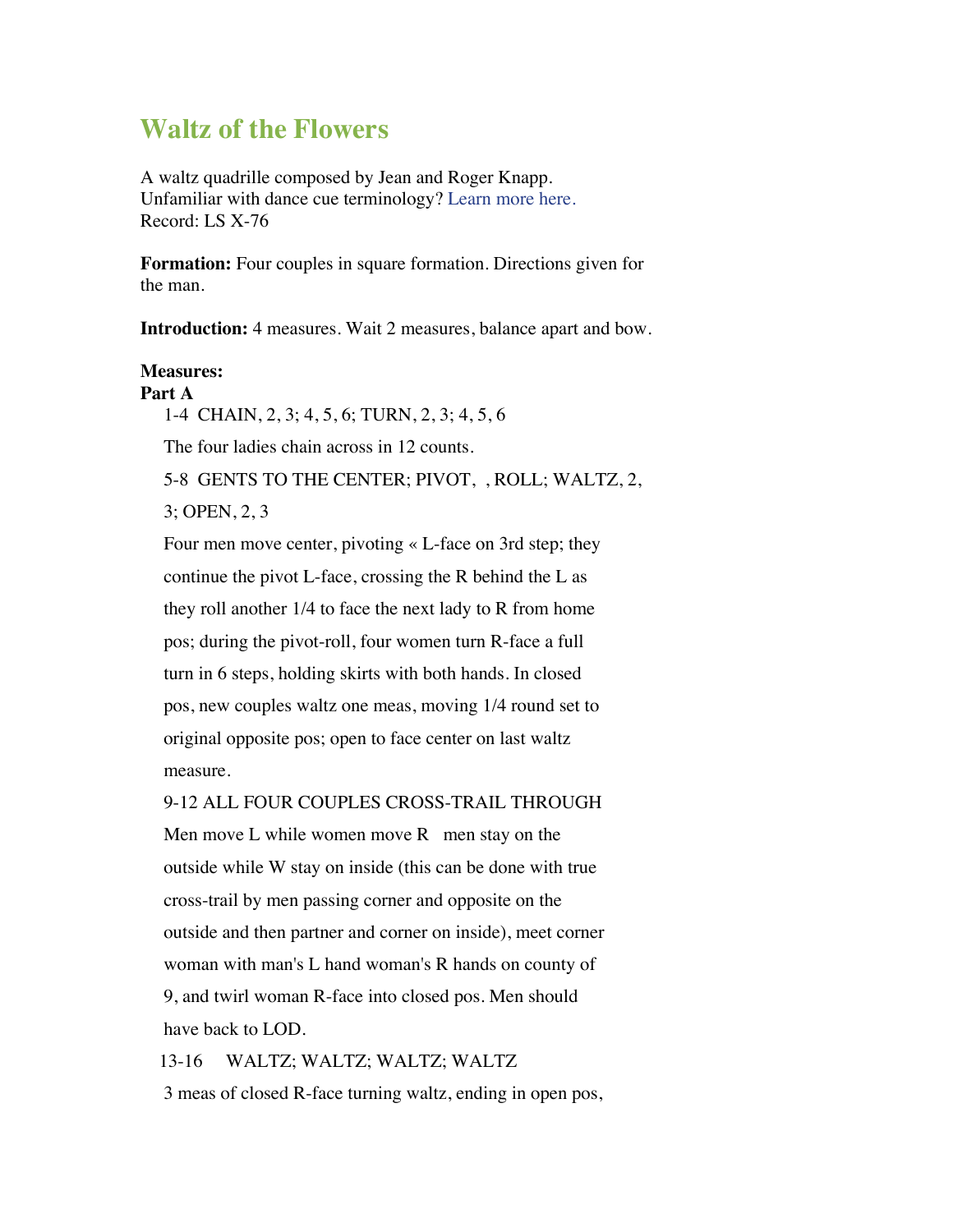facing center, man in original opp pos, with their opp woman as partner.

 REPEAT MEASURES 1-16, ending at home pos with original partner.

#### **Part B**

1-4 SWING, LEFT, 3; 4, 5, 6; BACK UP, 3; 4, 5, 6 Swing partner (hand turn) by the L in 6 counts into allemande thar position, but do not progress during the 6 counts. Man back up 6 counts. 5-8 SWING, 2, 3; ROLL AWAY, 3; BACK, 2, 3; 4, 5, 6 In 3 steps, swing until W are in the center; both do an individual L-face pivot, changing to R hands (eight roll away with a half sashay); the women are in a L-hand star men are on outside, backing up. Move star 6 steps. 9-12 THROW IN THE CLUTCH; 4, 5, 6; 7, 8, 9; HOLD, 2, 3 Women continue fwd while the men release hands with the woman and take 9 very short steps CW around the ladies' star. Men only move about 3-4 feet during these 9 steps; the W move around 9 steps in their star, moving out on the last 2 steps to meet their original partners in closed pos and HOLD, with weight on L (men on R). Note: no twirl. 13-16 WALTZ; WALTZ; WALTZ; OPEN, 2, 3 Waltz to original home pos, opening out on last measure.

REPEAT Part B, ending at home in skater's pos, facing center.

### **Part C**

1-4 BALANCE FORWARD; BALANCE BACK (1/4 TURN); PROGRESS, 2, 3; 4, 5, 6 In skater's pos, balance to center; balance back, making 1/4 R-face turn as a couple to face LOD; progress in 6 running

steps, nearly « the ring.